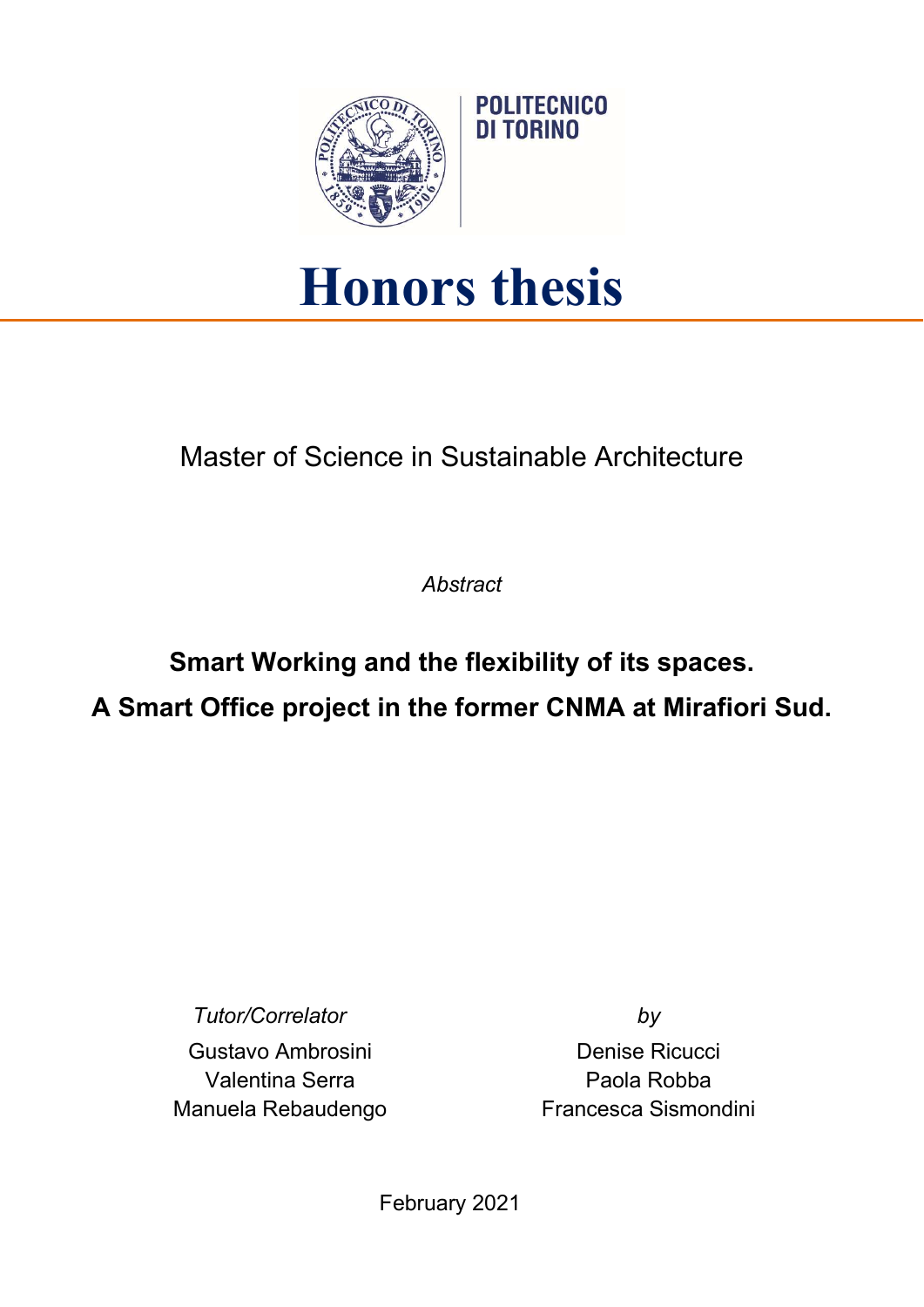In the current historical period, daily life has had to be transformed and adapted to the new needs that society requires about events that are affecting the whole world. These events have also led to changes in the world of work, hearing more and more talk of Smart Working. This concept, however, is not limited only to remote work, but encompasses a set of key principles, including flexibility, autonomy, collaboration, technology, but above all includes a physical and spatial layout suitable for the application of this new model.

This study first explores the concept of Smart Working, the Italian and European regulatory context and its diffusion. Then follows a study on Smart Office, starting from a historical excursus of the evolution of the office from the twentieth century to the present day, coming to analyze case studies of private companies that have adopted the concept of Smart Working in the spatial layout of their headquarters.

This work will also focus on thermal, visual and acoustic requirements that the workplace must have in order to ensure the greatest possible comfort to the user, referring to both current regulations and protocols LEED and WELL.

This concludes the research part, giving way to the design part, which begins with an analysis of the context in which the building undergoing transformation is located, namely the WOW 102. This former factory for the production of agricultural equipment is located in the Turin suburb of Mirafiori Sud and was designed by Vittorio Bonadè Bottino. Currently the building is in a state of decay, but is the subject of interest by the City of Turin for a possible re-functionalization. First works have already been carried out in small portions and natural solutions have been applied for the regeneration of the area.

The project of this thesis involves the redevelopment of the building, mostly creating spaces suitable for Smart Working. The deepening involves several aspects. First of all, the spatial layout, which is integrated with innovation, ergonomics, flexibility and tries to meet a wide range of user's working needs. The second aspect concerns the comfort, for which we have deepened the design from the thermal point of view, then plant engineering, from the visual point of view, then the design of artificial lighting, carried out after an analysis of natural light, and finally from the acoustic point of view. Also this aspect has been designed, following the guidelines of the Smart Working model, mostly according to the concept of flexibility.

To conclude, the last part of the work concerns an economic analysis of the project and, being a public building, a cost-benefit analysis was carried out.

The objective of this project is to identify the model of the office of the future, also wanting to touch and analyze the main aspects of sustainability: social, energy-environmental and economic.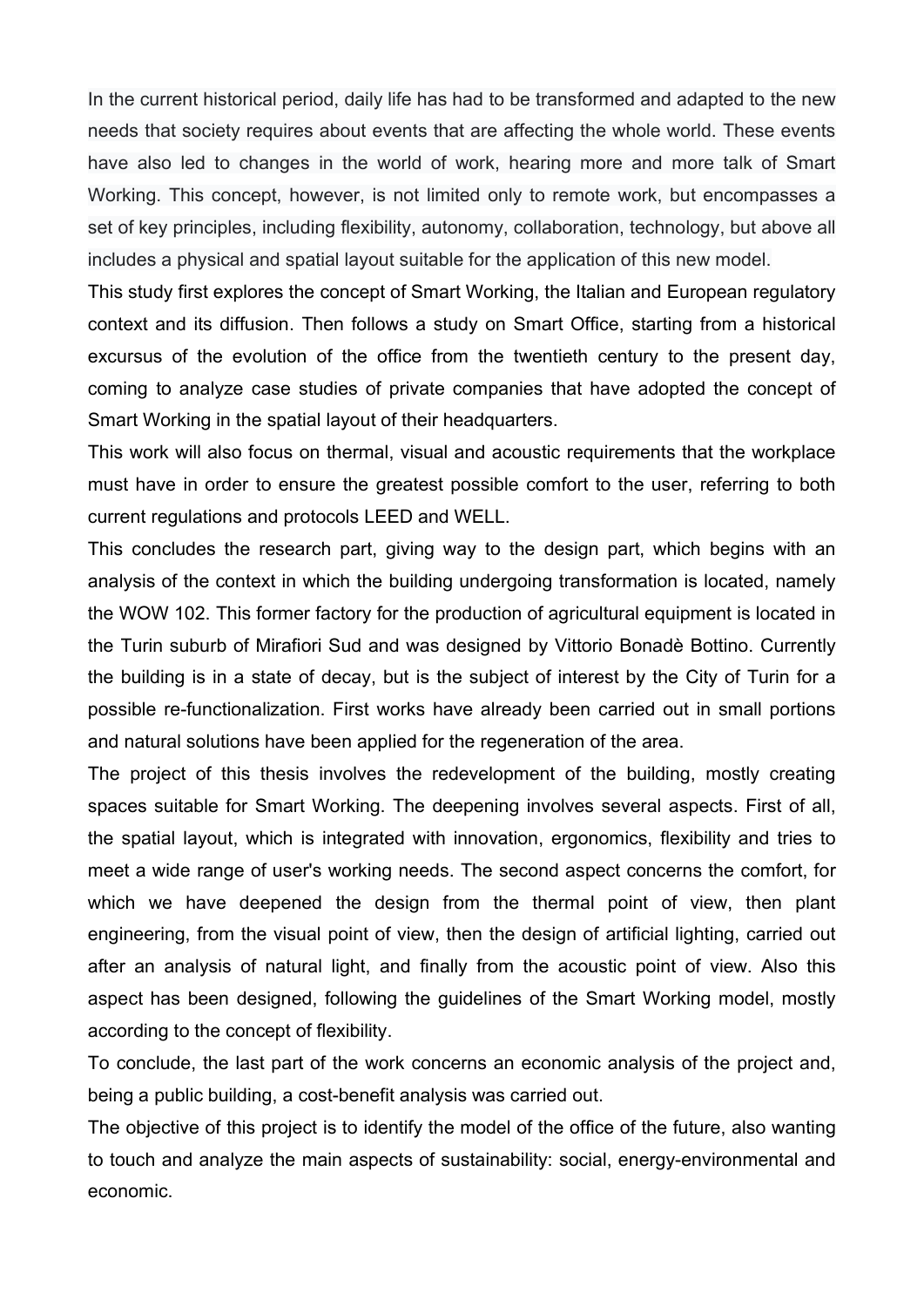